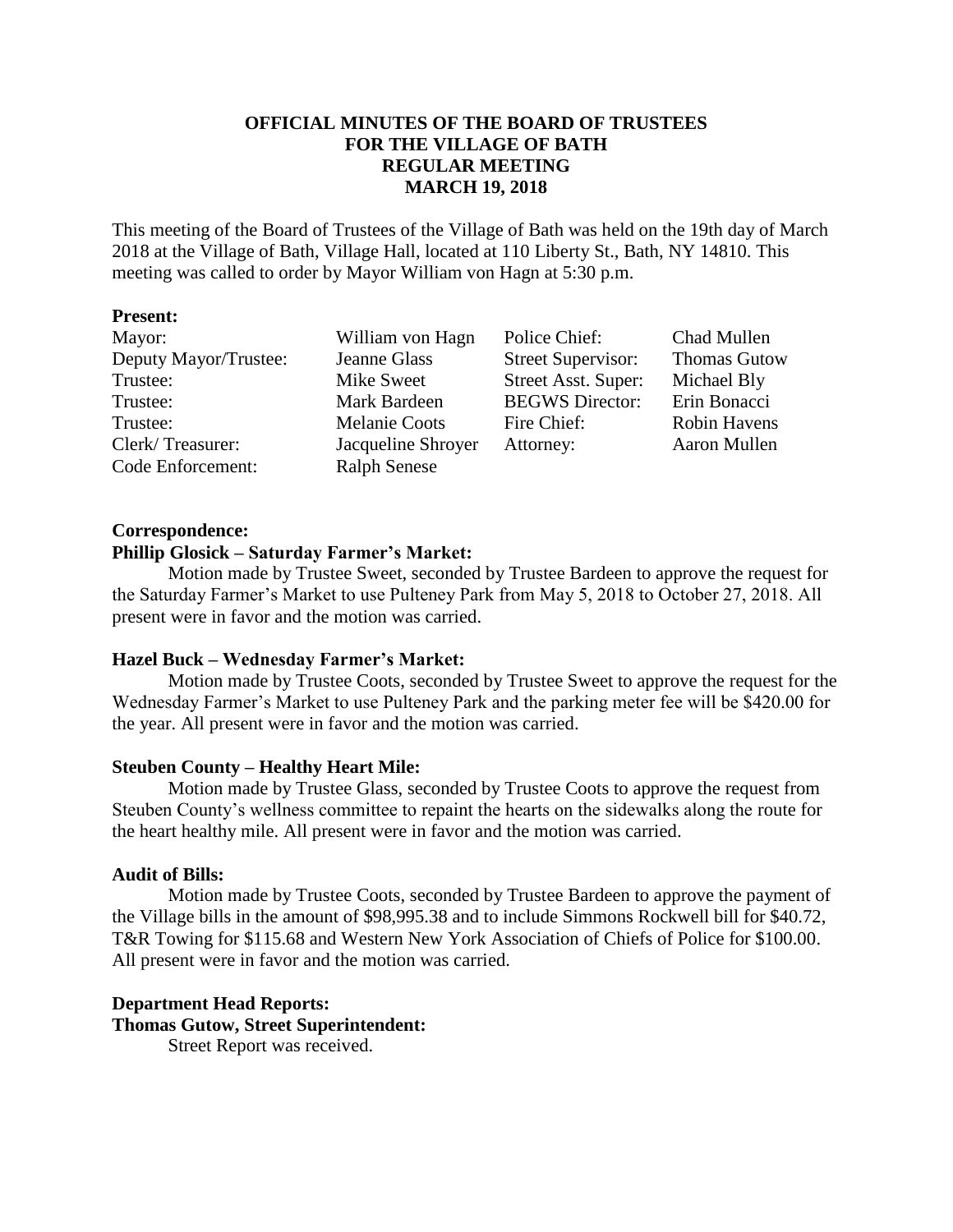The Mayor would like to recognize the Street Department for doing a great job not only cleaning up the streets but for cleaning up the debris after the snow storm.

#### **Chad Mullen, Police Chief:**

Police Report was received.

## **Ralph Senese, Code Enforcement:**

Code Enforcement Report was received.

# **Robin Havens, Fire Chief:**

Fire Department Report was received.

# **Erin Bonacci, BEGWS Director:**

BEGWS Minutes were received.

# **Jacqueline Shroyer, Clerk/Treasurer Report:**

Clerk/Treasurer Report was received.

#### **Committee Reports:**

# **Trustee Coots:**

Motion made by Trustee Coots, seconded by Trustee Sweet to approve the request for the Brew Fest to use Pulteney Park Saturday August 11, 2018. All present were in favor and the motion was carried.

#### **Mayor von Hagn:**

Motion made by Trustee Sweet, seconded by Trustee Coots to override the policy for naming of property in order to name a tree after Dan Borhman. All present were in favor and the motion was carried.

Mayor von Hagn wanted a moment of silence to remember Betty Langendorfer as she passed away today. Betty was a volunteer in many of our committees for years. She was a member of our Shade Tree Committee and Beautification Committee. She will be greatly missed.

#### **New Business:**

#### **Resignation of Part Time PO – Ashley Emo:**

Motion made by Trustee Sweet, seconded by Trustee Coots to approve the resignation of Part Time Police Officer Ashley Emo. All present were in favor and the motion was carried.

## **NCADD Alcohol Awareness Month 2018:**

Motion made by Trustee Sweet, seconded by Trustee Coots to approve the following resolution on Alcohol Awareness Month. All present were in favor and the motion was carried.

"Changing Attitudes: It's not a 'rite of passage'."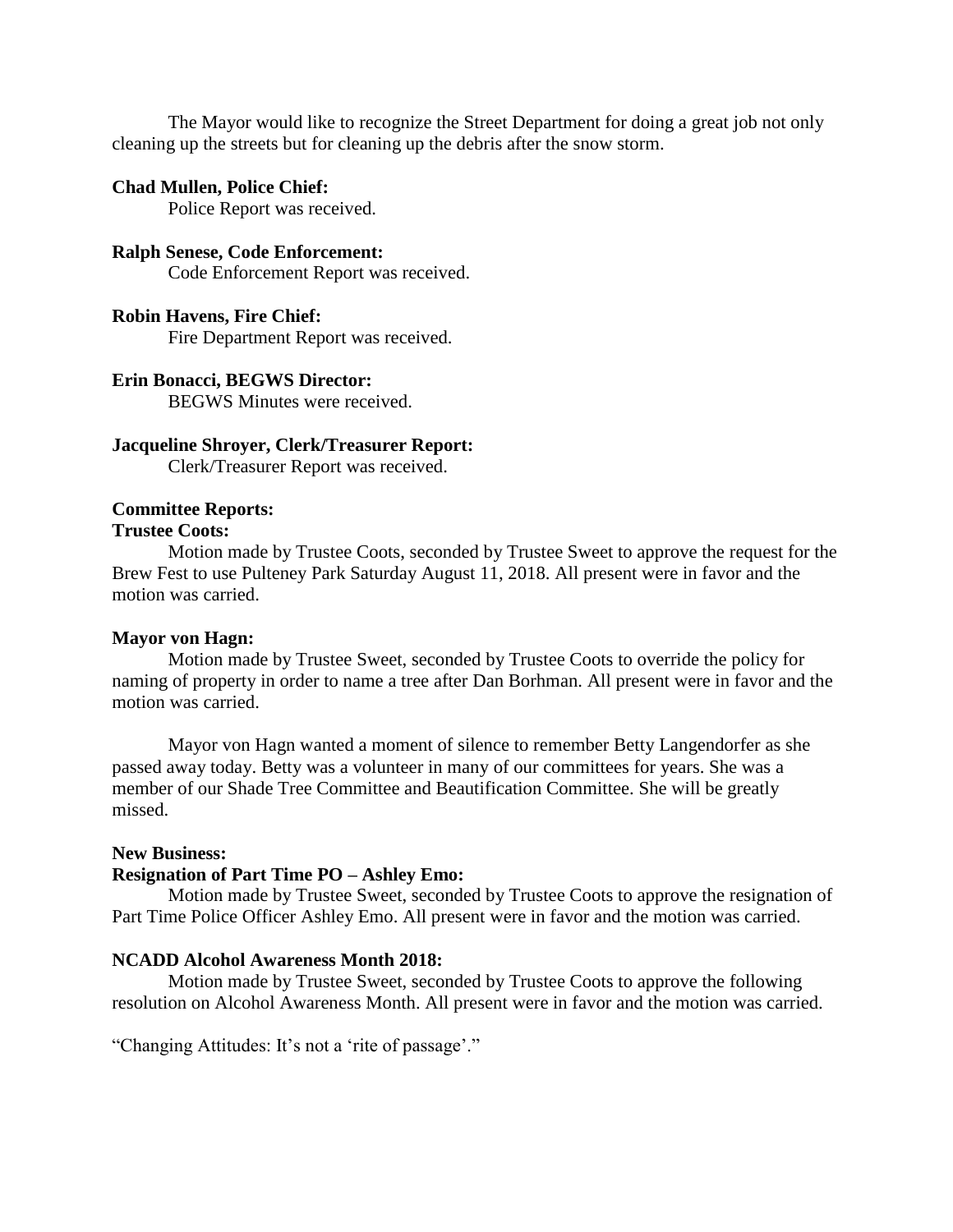WHEREAS, excessive drinking is responsible for more than 4,300 deaths among underage youth each year; and

WHEREAS, alcohol is the most commonly used addictive substance in the United States; and

WHEREAS, more than 1.6 million young people report driving under the influence of alcohol in the past year; and

WHEREAS, young people who begin drinking before age 15 are four times more likely to develop alcohol dependence than those who begin drinking at age 21; and

WHEREAS, drinking by persons under the age of 21 is linked to 189,000 emergency room visits; and

WHEREAS, the typical American will see 100,000 beer commercials before he or she turns 18; and

WHEREAS, kids who drink are more likely to be victims of violent crime, to be involved in alcohol-related traffic crashes, and to have serious school-related problems; and

WHEREAS, a supportive family environment is associated with lowered rates of alcohol use for adolescents; and

WHEREAS, kids who have conversations with the parents and learn a lot about the dangers of alcohol and drug use are 50 percent less likely to use alcohol and drugs than those who don't have such conversations.

THEREFORE, I, William von Hagn now join the National Council on Alcoholism and Drug Dependence, Inc. (NCADD) alongside of Steuben Council on Addictions and do hereby proclaim that April 2018 is Alcohol Awareness Month in the Village of Bath, New York. As the Village Mayor, I also call upon all citizens, parents, governmental agencies, public and private institutions, businesses, hospitals, schools and colleges in the Village of Bath to support efforts that will provide early education about alcoholism and addiction and increase support for individuals and families coping with alcoholism. Through these efforts, together, we can provide Hope, Help and Healing for those in our community who are facing challenges with alcohol use and abuse.

May it be so decreed.

# **Street Superintendent Ithaca Highway School June 4 – 6, 2018:**

Motion made by Trustee Coots, seconded by Trustee Bardeen to approve the Street Superintendent to attend the Ithaca Highway School from June  $4 - 6$ , 2018. All present were in favor and the motion was carried.

# **Set Public Hearing on Budget – Monday April 2, 2018 at 5:00:**